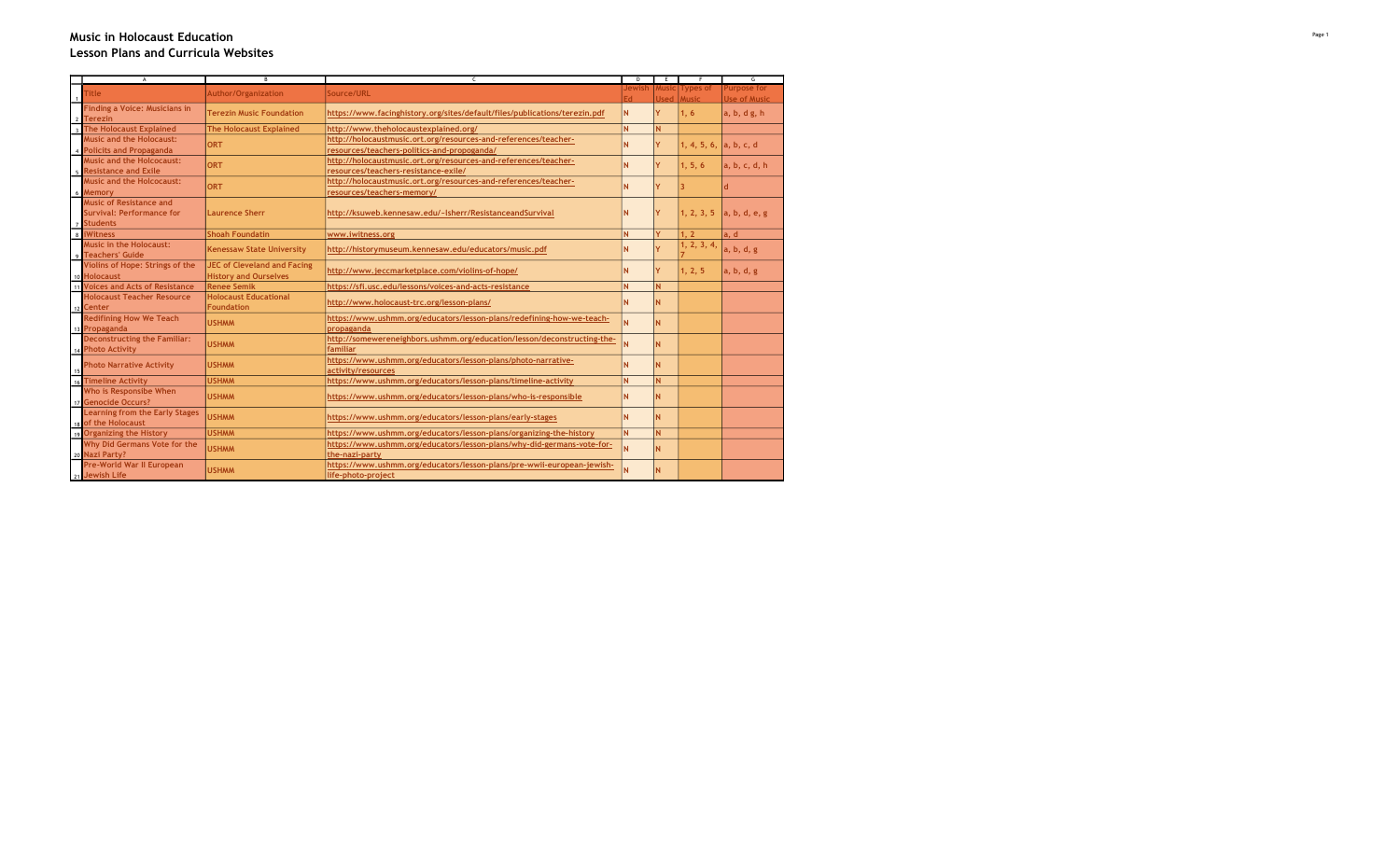## Music in Holocaust Education Lesson Plans and Curricula Websites

|    | A                                                                                                                      | В                                        | c                                                                                                                                             | D            | E                           | F                                | G                                         |
|----|------------------------------------------------------------------------------------------------------------------------|------------------------------------------|-----------------------------------------------------------------------------------------------------------------------------------------------|--------------|-----------------------------|----------------------------------|-------------------------------------------|
| 22 | <b>Title</b>                                                                                                           | <b>Author/Organization</b>               | Source/URL                                                                                                                                    | Jewish<br>Ed | <b>Music</b><br><b>Used</b> | Types of<br>Ausic<br><b>Used</b> | <b>Purpose for</b><br><b>Use of Music</b> |
|    | <b>Individual Responsibility and</b><br>23 Resistance during the Holocaust                                             | <b>USHMM</b>                             | https://www.ushmm.org/educators/lesson-plans/individual                                                                                       | N            | N                           |                                  |                                           |
|    | <b>Rethinking Perpetrators,</b><br>24 Bystanders and Rescuers                                                          | <b>USHMM</b>                             | https://www.ushmm.org/educators/lesson-plans/rethinking-perpetrators-<br>bystanders-and-rescuers-overview-and-background                      | N            | N                           |                                  |                                           |
|    | <b>Bringing the Holocaust Unit to</b><br><b>Closure: Implications for the</b><br>25 Future                             | <b>USHMM</b>                             | https://www.ushmm.org/educators/lesson-plans/holocaust-unit                                                                                   | N            | N                           |                                  |                                           |
|    | How Did Hitler Kill Millions of<br>26 People?                                                                          | <b>USHMM</b>                             | https://www.ushmm.org/m/pdfs/20020219-assessing-responsibility.pdf                                                                            | N.           | N                           |                                  |                                           |
| 27 | Why Didn't They All Leave?                                                                                             | <b>USHMM</b>                             | https://www.ushmm.org/m/pdfs/20020516-documentation-required-<br>immigration-visa.pdf                                                         | N            | N                           |                                  |                                           |
| 28 | Why Didn't They Fight Back?                                                                                            | <b>USHMM</b>                             | https://www.ushmm.org/educators/online-workshop/teaching-about-the-<br>holocaust/sample-lessons                                               | N            | N                           |                                  |                                           |
|    | The Holocaust and Genocide:<br>The Betrayal of Humanity v. 1<br>29 and 2                                               | <b>State of NJ</b>                       | http://www.state.nj.us/education/holocaust/downloads/curriculum/holocaust<br>and genocide file2.pdf                                           |              | Y                           | 1,                               |                                           |
| 30 | <b>Caring Makes a Difference K-4</b><br><b>Curriculum</b>                                                              | <b>State of NJ</b>                       | http://www.state.nj.us/education/holocaust/downloads/curriculum/caring_m<br>akes_a_difference_K-4_%20curriculum_guide.pdf                     |              | N                           |                                  |                                           |
|    | To Honor All Children: From<br><b>Prejudice to Discrimination to</b><br><b>Hatred to Holocaust5-8</b><br>31 Curriculum | <b>State of NJ</b>                       | http://www.state.nj.us/education/holocaust/downloads/curriculum/to honor<br>all children file1.pdf                                            |              | N                           |                                  |                                           |
|    | To Honor All Children: Life in<br>32 the Ghettos and Camps                                                             | <b>State of NJ</b>                       | http://www.state.nj.us/education/holocaust/downloads/curriculum/to_honor<br>all children file2.pdf                                            |              | Y                           | 1, 2                             | a, d                                      |
| 33 | To Honor All Children: Hiding,<br><b>Escape and Rescue</b>                                                             | <b>State of NJ</b>                       | http://www.state.nj.us/education/holocaust/downloads/curriculum/to_honor<br>all children file3.pdf                                            |              | N                           |                                  |                                           |
|    | 34 To Honor All Children: Survival.<br><b>Words for All Time: Student's</b><br>35 Letters to Holocaust Survivors       | <b>State of NJ</b><br><b>State of NJ</b> | http://www.state.ni.us/education/holocaust/downloads/curriculum/to honor N<br>http://www.state.nj.us/education/holocaust/curriculum/words.pdf | N            | N                           |                                  |                                           |
|    | 36 Daily Choices, Lasting Effects                                                                                      | <b>Shoah Foundation</b>                  | https://sfi.usc.edu/lessons/daily-choices-lasting-effects                                                                                     | N.           | N                           |                                  |                                           |
|    | No Human Can Understand: The<br>Sonderkommando and Revolt in<br>37 Auschwitz                                           | <b>Shoah Foundaton</b>                   | https://sfi.usc.edu/lessons/no-human-can-understand-sonderkommando-and-<br>revolt-auschwitz                                                   |              | N                           |                                  |                                           |
|    | 38 Choiceless Choices: An                                                                                              | <b>Shoah Foundation</b>                  | https://sfi.usc.edu/lessons/choiceless-choices-exploration-nine-principles-                                                                   | ΙN           |                             |                                  |                                           |
|    | <b>Deconstructing Genocide: The</b><br><b>Ultimate Crime Against</b><br>39 Humanity                                    | <b>Shoah Foundation</b>                  | https://sfi.usc.edu/lessons/deconstructing-genocide-ultimate-crime-against-<br>humanity                                                       | N            | N                           |                                  |                                           |
|    | One Man, Two Voices: Peter<br>40 Feigel's Diary and Testimony                                                          | <b>Shoah Foundation</b>                  | https://sfi.usc.edu/lessons/one-man-two-voices-peter-feigl%E2%80%99s-diary-<br>and-testimony                                                  | Ñ            | N                           |                                  |                                           |
|    | <b>Living Histories: Seven Voices</b><br><sub>41</sub> from the Holocaust                                              | <b>Shoah Foundation</b>                  | https://sfi.usc.edu/lessons/living-histories-seven-stories-holocaust                                                                          | N            | N                           |                                  |                                           |
|    | 42 Raoul Wallenberg                                                                                                    | <b>Shoah Foundation</b>                  | https://sfi.usc.edu/lessons/raoul-wallenberg                                                                                                  | N            |                             |                                  |                                           |